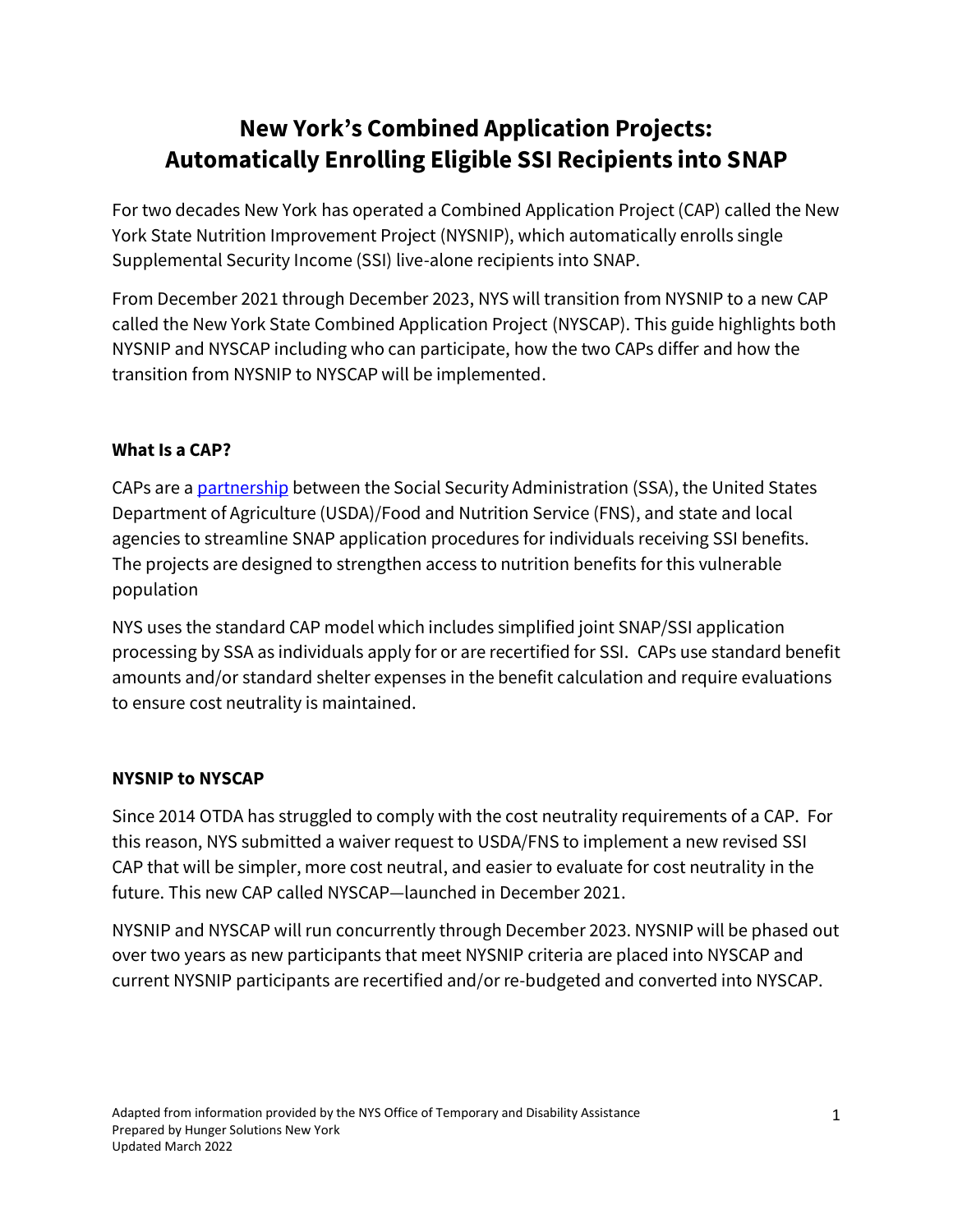## **Automatic Enrollment into NYSNIP/NYSCAP**

CAPs automatically enroll single Supplemental Security Income (SSI) live-alone recipients into SNAP. No separate SNAP application, interview, or verification are needed to be automatically enrolled.

The SNAP office/HRA center uses monthly data matching to find eligible NSYNIP/NYSCAP participants from the list of newly approved SSI recipients in NYS.

NYSNIP/NYSCAP is available only to:

- SSI live-alone recipients—those classified as "living alone" by Social Security Administration (SSA) (i.e., live by themselves and pay their food, shelter, and clothing expenses).
- This code, called an "A/A," designates a federal SSI living code of 'A' and a State Supplement code of 'A.'

SSA sets these codes, not the SNAP office/HRA center. Only SSA can code SSI recipients as live-alones.

SSI couples and recipients in other living arrangement categories cannot participate in NYSNIP/NYSCAP, but they may be eligible for SNAP through the **Elderly Simplified Application** [Project](https://hungersolutionsny.org/federal-nutrition-programs/snap/snap-and-seniors/esap/) (ESAP)—another senior/disabled SNAP initiative in NYS—or through the regular SNAP application process.

Due to the transition from NYSNIP to NYSCAP, current NYSNIP recipients can no longer "opt out" of NYSNIP and use the regular SNAP process. This is because they will instead be transferred to NYSCAP at their next point of contact (interim report, recertification or reporting a change, whichever comes first). NYSCAP uses an individualized budget instead of the standardized budget that was used in NYSNIP.

## **18- to 21-year-old SSI Recipients Coded A/A by SSA**

SSI participants ages 18 to 21 can be coded A/A, designating them as SSI live-alone, even if they reside with their parents, as long as they are paying their parents for living at home. These SSI recipients can participate in NYSNIP/NYSCAP as a separate SNAP household, as long as the parents are not in receipt of SNAP benefits. If both the parents and the 18- to 21 year-old SSI live-alone are either current SNAP participants or are applying for SNAP, then this family must apply together as one household under regular SNAP eligibility rules.

#### **Enrollees Must Use Benefits Within 90 Days**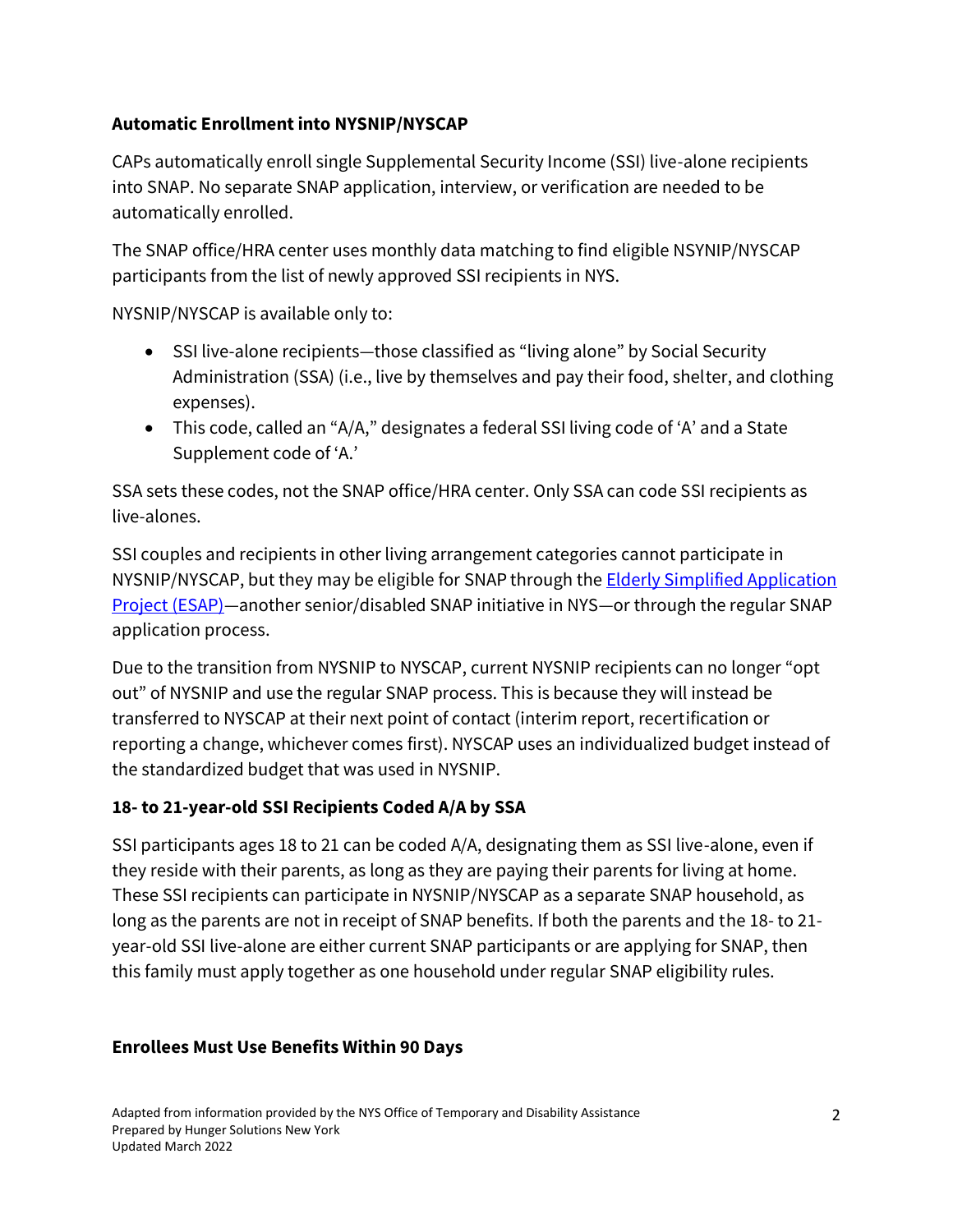New SNAP recipients under NYSCAP must redeem their SNAP benefits within the first 90 days of the auto-enrollment. This means that they must use their EBT card at a local SNAP vendor to purchase food. By doing this, the enrollee is agreeing to participate in SNAP and is providing an electronic application signature allowing them to receive monthly SNAP benefits. If the redemption of SNAP benefits does not occur in 90 days, the SNAP Office automatically closes the NYSCAP case, and the SNAP benefits will be removed and may not be restored.

This is also true for NYSNIP, but new applicants are no longer being enrolled in NYSNIP and so this only applies to NYSCAP enrollees going forward.

## **SNAP Benefits/Budgeting Under NYSNIP/NYSCAP**

Enrollees into NYSNIP/NYSCAP will initially receive a minimum benefit level of \$20 or \$24. However, by filling out and returning the NYSCAP Statewide SNAP Case Information [Collection Sheet](https://hungersolutionsny.org/wp-content/uploads/2020/08/LDSS-4841-SNAP-Case-Information-Collection-Sheet.pdf) (LDSS-4841) included with their NYSNIP/NYSCAP opening notice (includes questions about shelter and utility costs), benefits may be adjusted up to the maximum SNAP benefit level—as high as \$250.

There are no negative actions for not returning the LDSS-4841. The Information Collection Sheet gives enrollees the opportunity to provide and, if necessary, verify information that may qualify the household for a higher SNAP benefit.

**Under NYSNIP the SNAP budgeting/benefit is standardized.** The benefit standards consider four factors:

- The cost of shelter
- Eligibility for the heating/cooling standard utility allowance
- Presence of other income
- Geographic location

See the most recent NYSNIP Matrix by Shelter Type on page 7 of this guide.

#### **Under NYSCAP the SNAP budgeting/benefit is individualized**:

• NYSCAP enrollees will have their SNAP case opened with their actual SSI and any other income already budgeted, but with no shelter, medical, or other deductions other than the standard deduction.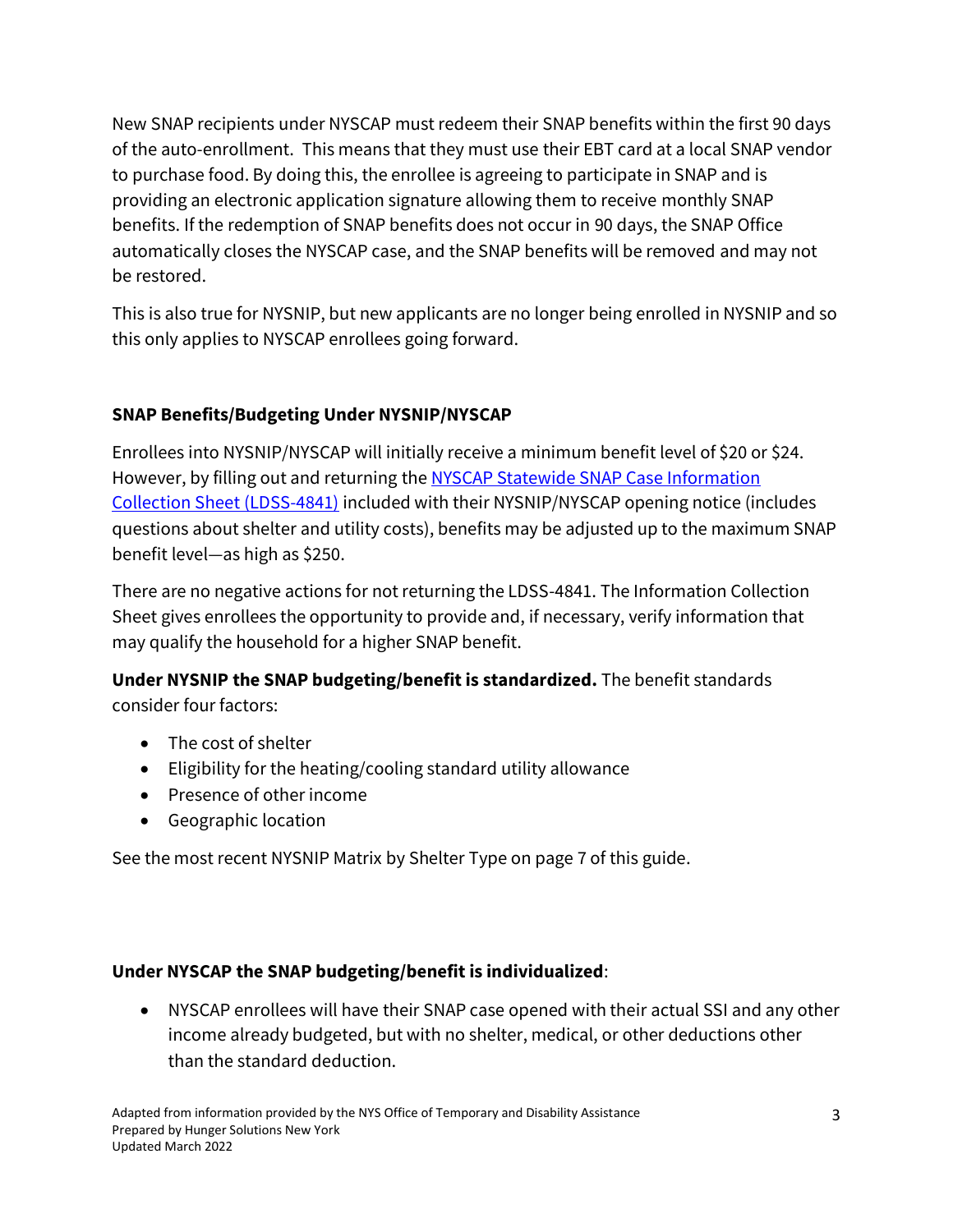- Th[e NYSCAP Statewide SNAP Case Information Collection Sheet \(LDSS-4841\)](https://hungersolutionsny.org/wp-content/uploads/2020/08/LDSS-4841-SNAP-Case-Information-Collection-Sheet.pdf) is provided to notify the SNAP office of the enrollee's circumstances. Once the SNAP office receives a completed LSDD-4841 and any needed documents, the enrollee's SNAP budget and benefit amount must be updated using standard SNAP budgeting.
- Under NYSCAP rules, enrollees will automatically receive a reminder notice six months after the opening of their NYSCAP case if they have not returned the LDSS-4841.
	- $\circ$  This notice provides the enrollee with another opportunity to share with the SNAP office information on their shelter and utility costs to maximize the household's SNAP benefit.
	- $\circ$  Households that do not respond to this notice will not be subject to negative action, however the household will continue to receive \$20 or \$24 in monthly SNAP benefits instead of getting a monthly benefit that could be as high as \$250 a month.
- Upon receiving a completed LDSS-4841, the SNAP office must update the SNAP budget using standard SNAP budgeting rules, including:
	- o Adding the actual shelter expense,
	- o Determining the Heating/Cooling Standard Utility Allowance, and
	- o Adding in any medical expenses eligible under SNAP rules.
- NYSCAP enrollees must meet the same SNAP verification requirements as all other SNAP cases, except:
	- o They **may self-declare all shelter-related expenses** (e.g., rent, mortgage, taxes, and insurance on the dwelling), unless questionable.

## **Mandatory Interim Report**

Households participating in either NYSNIP or NYSCAP will receive a mandatory interim report called the NYSCAP SNAP Case Interim Report [\(LDSS-4836,](https://hungersolutionsny.org/wp-content/uploads/2020/08/LDSS-4836-NYSCAP-SNAP-Benefits-Interim-Report.pdf) [LDSS-4836 NYC\)](https://hungersolutionsny.org/wp-content/uploads/2020/08/LDSS-4836-NYSCAP-SNAP-Benefits-Interim-Report-NYC.pdf) at the midpoint of their certification period. This form **MUST BE returned**—if it is not returned the NYSNIP/NYSCAP case will be closed.

For NYSNIP participants the interim report is sent at the **24-month point of their 48-month certification period.**

For NYSCAP participants the interim report is sent at the **18-month point of their 36-month certification period**

The following **mandatory interim reporting** rules apply to **both NYSNIP/NYSCAP**:

• The NYSCAP SNAP Case Interim Report (LDSS-4836), which collects information about the households that is needed to complete a SNAP budget using standard SNAP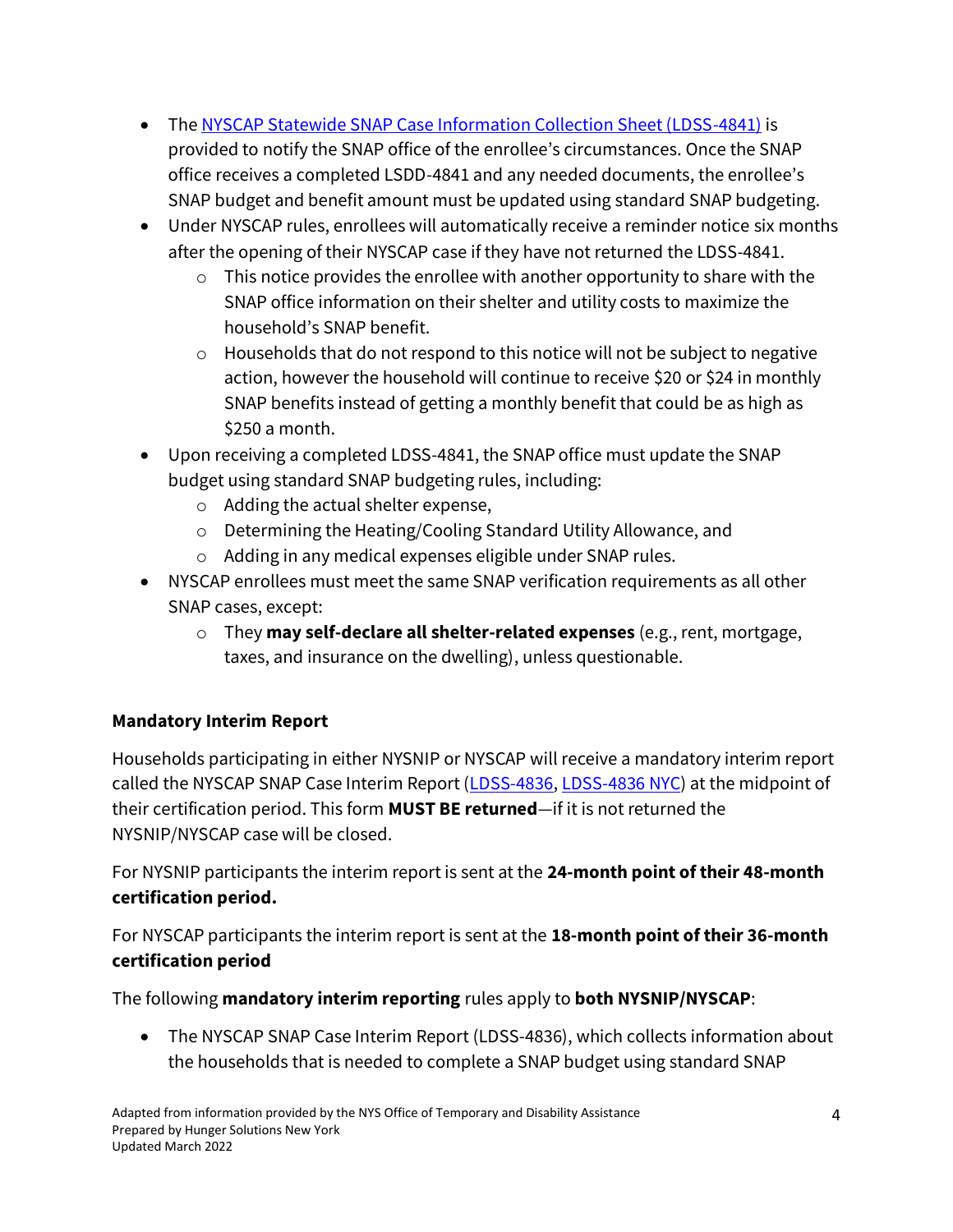budging procedures, must be completed and returned to the SNAP Office or the SNAP case will be closed.

• If the interim report is returned, but there is not enough information to complete a SNAP budget, the SNAP office must contact the household to clarify or ask for needed documentation.

## The following **mandatory interim reporting** rules apply to **NYSNIP only:**

- The SNAP office should convert the NYSNIP case to NYSCAP and calculate a SNAP budget using standard budgeting rules.
- Although this case has now been converted to NYSCAP, NYSNIP cases that are converted to NYSCAP at their interim report retain the remainder of their original 48 month certification period. SNAP offices must not shorten the household's certification period at the interim contact point.

## **NYSNIP/NYSCAP Recertification**

Under SNAP rules a household is only authorized eligible for SNAP benefits for a specified, limited period of time, called the certification period. At the end of that period, the SNAP case is automatically closed unless the SNAP Office authorizes a new certification period. This process is called a recertification.

The **NYSNIP** certification period lasts up to **48 months (4 years)**.

The **NYCAP** certification period lasts up to **36 months (3 years)**.

At the end of a certification period, **both NYSNIP and NYSCAP households must**:

- Follow the recertification process in place for all SNAP recipients in order to continue to receive SNAP benefits.
- Complete and return a SNAP application/recertification form that will be sent in a notice of expiration.
- Follow regular SNAP documentation requirements. (For more information on the [documentation requirements see our prescreening guide](https://hungersolutionsny.org/wp-content/uploads/2021/12/Applying-for-SNAP-12_17_21.pdf) pg. 14)

At the end of a certification period the following applies **ONLY to NYSNIP households:**

• If found eligible, the household will be converted to NYSCAP and given a 36-month certification period for SNAP.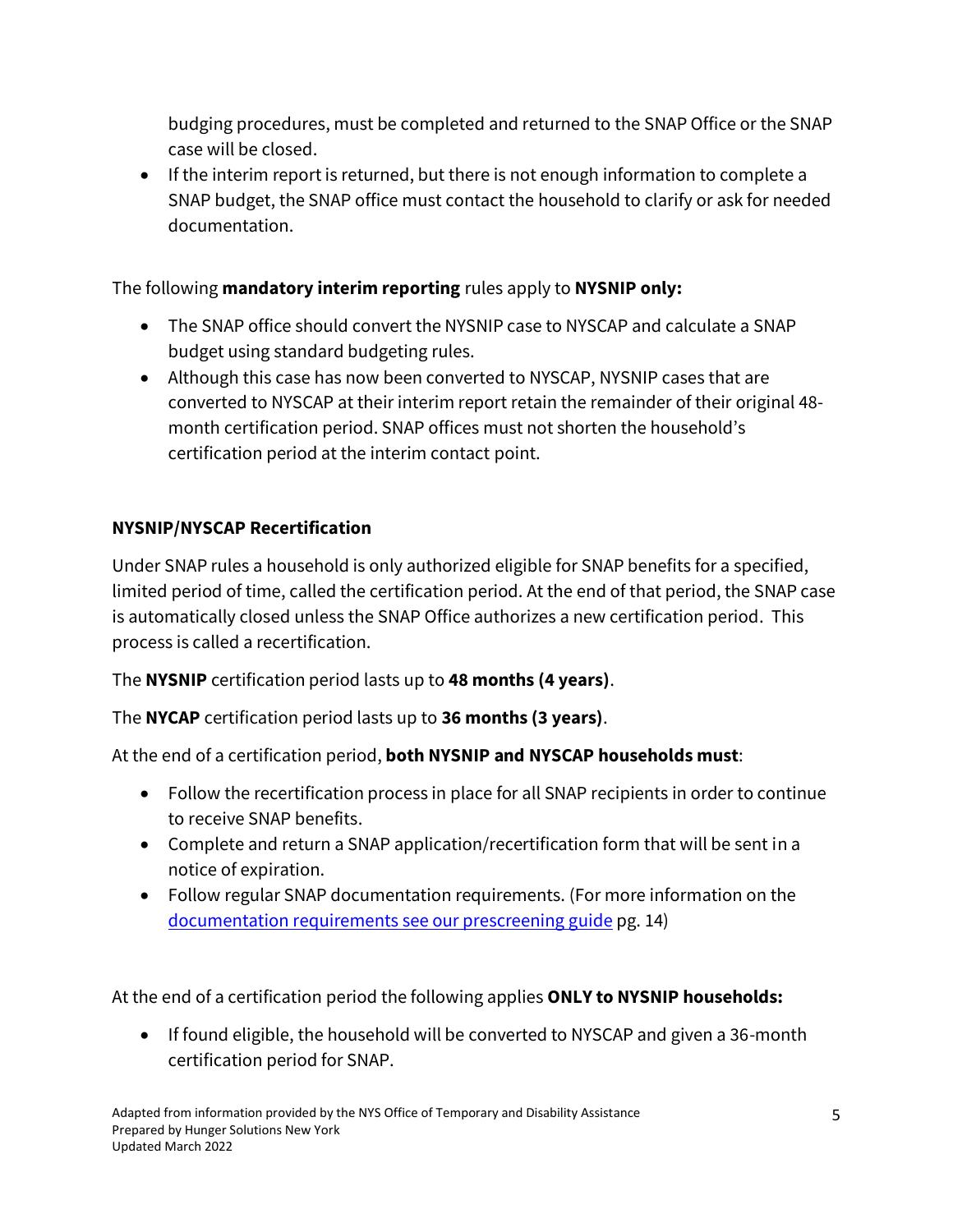Similarly, NYSCAP households who are found eligible when recertifying will also be given a new 36-month certification period for SNAP.

Participants who lose SSI live-alone status will be taken out of NYSNIP/NYSCAP; however, they can still receive regular SNAP benefits, if they apply and are found eligible.

#### **Changes to the NYSNIP Benefit Matrix and Benefit Allotments**

NYSNIP benefit allotments are adjusted each October 1 and January 1. This can reduce the monthly SNAP benefit allotment for some NYSNIP recipients. See the new matrix for January 1, 2022 at the end of this guide. Because NYS is transitioning from NYSNIP to NYSCAP the NYSNIP matrix will continue to be updated through 2023.

## **Find Out More About NYSNIP**

[OTDA](http://otda.ny.gov/) policy memos concerning NYSNIP/NYSCAP:

- ["New York State Nutrition Improvement Project" \(04](http://www.otda.ny.gov/policy/directives/2004/LCM/04_LCM-13.pdf)-LCM-13)
- 21TA/DC080-Preliminary Guidance Regarding the New York State Combined [Application Project \(NYSCAP\)](https://otda.ny.gov/policy/gis/2021/21DC080.pdf)

NYSCAP forms and materials that can be downloaded and are part of this toolkit:

- NYSCAP Statewide [Information Collection Sheet \(LDSS-4841\)](https://hungersolutionsny.org/wp-content/uploads/2020/08/LDSS-4841-SNAP-Case-Information-Collection-Sheet.pdf)
- NYSCAP Interim Report [\(LDSS-4836](https://hungersolutionsny.org/wp-content/uploads/2020/08/LDSS-4836-NYSCAP-SNAP-Benefits-Interim-Report.pdf) an[d LDSS4836](https://hungersolutionsny.org/wp-content/uploads/2020/08/LDSS-4836-NYSCAP-SNAP-Benefits-Interim-Report-NYC.pdf) NYC)
- NYSNIP Benefit Matrix see at end of this guide.

The Nutrition Outreach and Education Program (NOEP) offers free and confidential services to connect potentially eligible individuals and families with SNAP benefits. NOEP Coordinators provide pre-screening, application and recertification assistance, and help resolve issues with SNAP cases. Visit **[FoodHelpNY.org](https://hungersolutionsny.org/find-food-help/)** to find a NOEP near you.

#### **For More Information**

If you have any questions about this article, or any other SNAP-related question, please contact Dawn Secor at (518) 436-8757, ext. 142, or by e-mailin[g dawn.secor@hungersolutionsny.org](mailto:dawn.secor@hungersolutionsny.org)